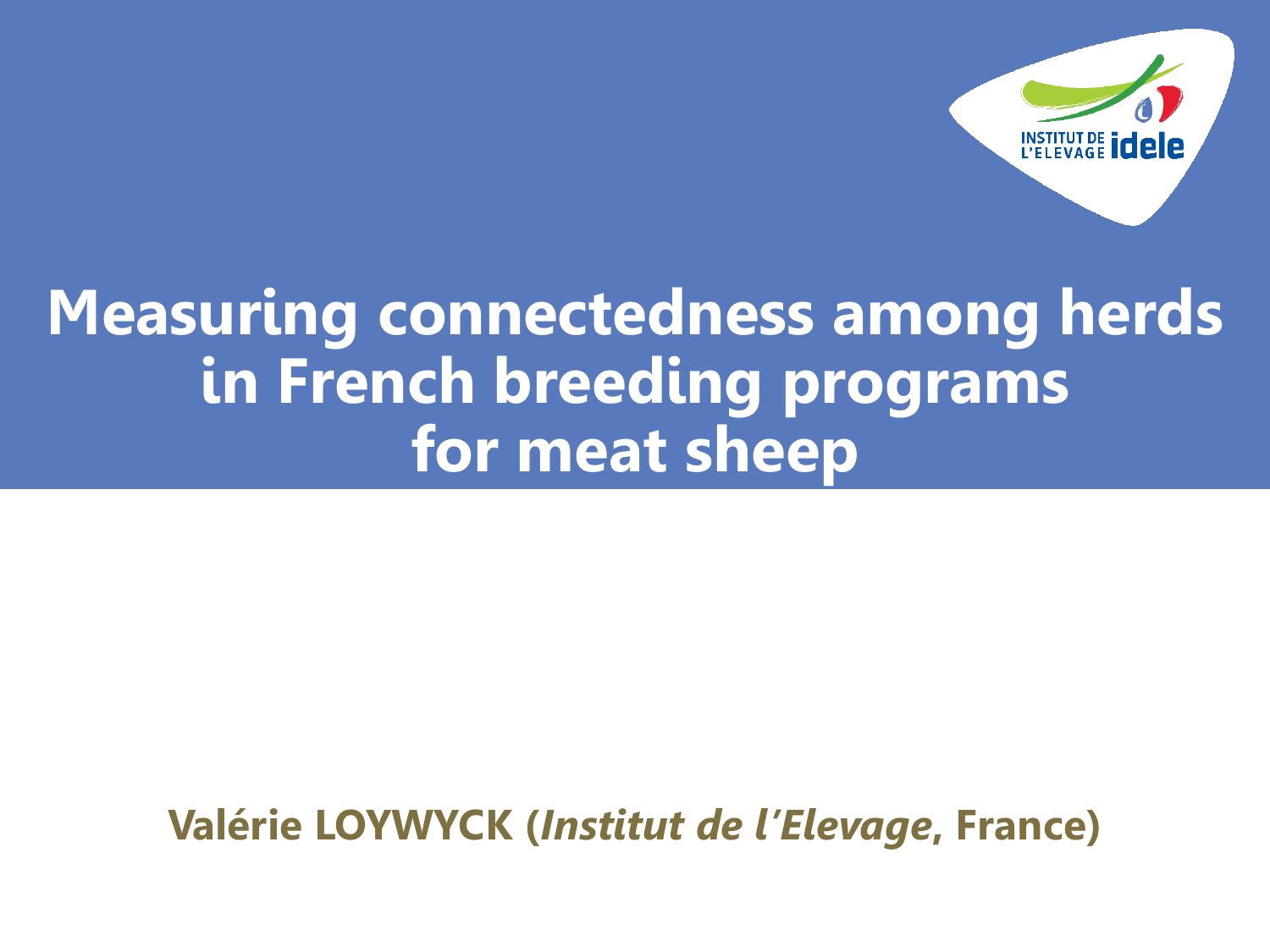### **About connectedness…**

- Genetic connectedness among herds through kinship and exchange of genes :
	- $\checkmark$  Use of artificial insemination (AI)
	- $\checkmark$  Sale of natural service rams
	- $\checkmark$  Sale of ewes (pregnant or not)

### **Pedigree registration**

- Impact on genetic evaluation:
- ➢ Reliability of the comparison of EBVs of animals raised in different herds

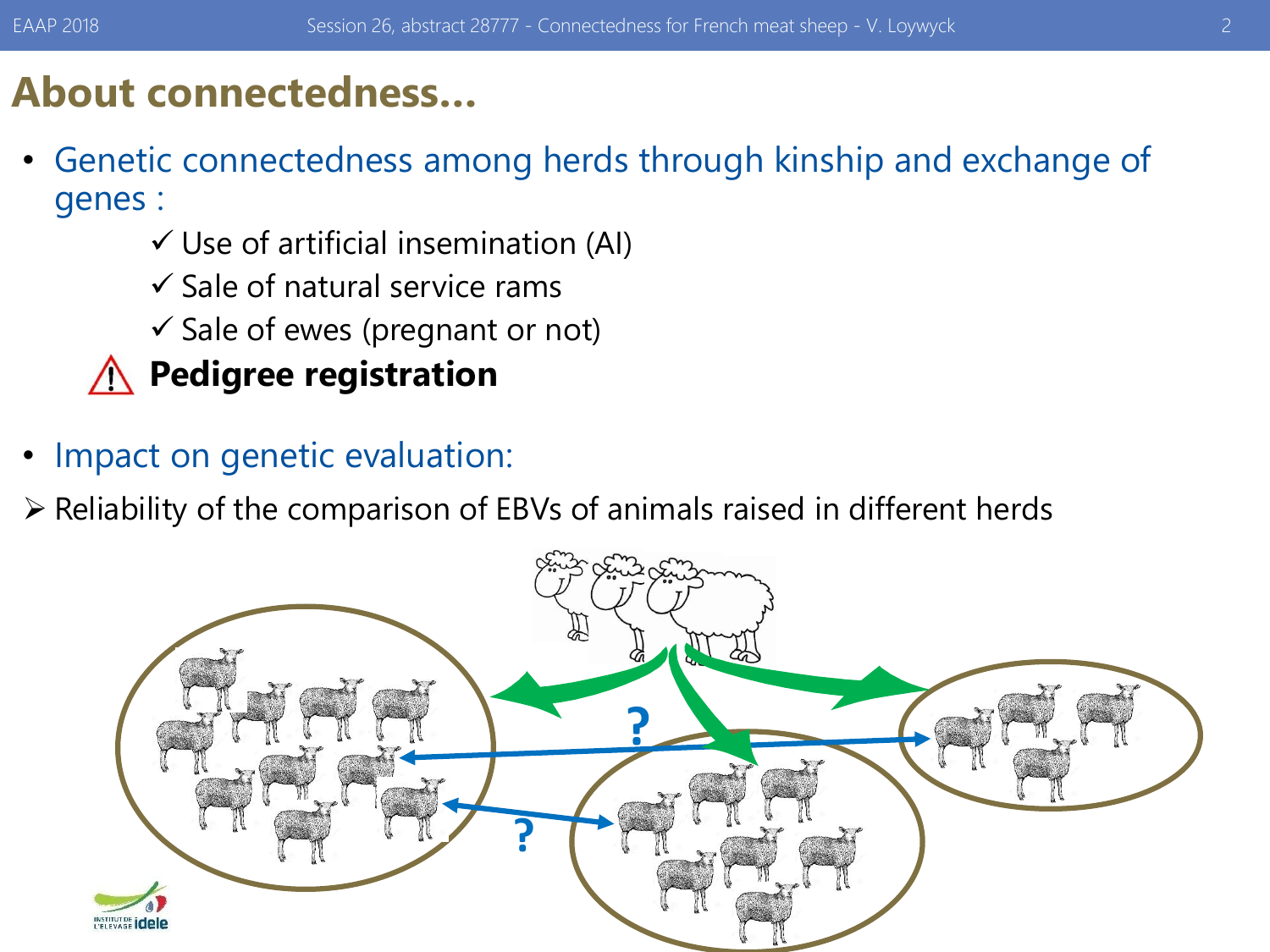### **How to estimate connectedness ?**

### • **"Caco"** = French Criterion of Admission to the group of Connected Herds

- for on-farm genetic evaluation of 13 beef cattle since 2002
- for genetic evaluation of goats since 2007 *[Fouilloux & Laloë, 2001]*
- 2 steps:
	- **1. Estimating CDs of contrast between pairs of herds using a samplingbased method**

**->** by simulation: comparison of average "true" BVs vs. estimated BVs of animals from 2 herds

F

 $\frac{1}{74}$ 

?

F<br>T

 $\bigstar$ 

 $\bigstar$ 

 $+$   $+$ 

 $\bigstar$ 

**2. Clustering groups of connected herds (the CACO method)**

 $\bigstar$ Within each breed: one herd has (H-1) CDs of contrst with the others  $\rightarrow$  Matrix: H(H-1) difference CD of contrast between herds



 $\bigstar$ 

 $\biguparrow$ 

 $\bigstar$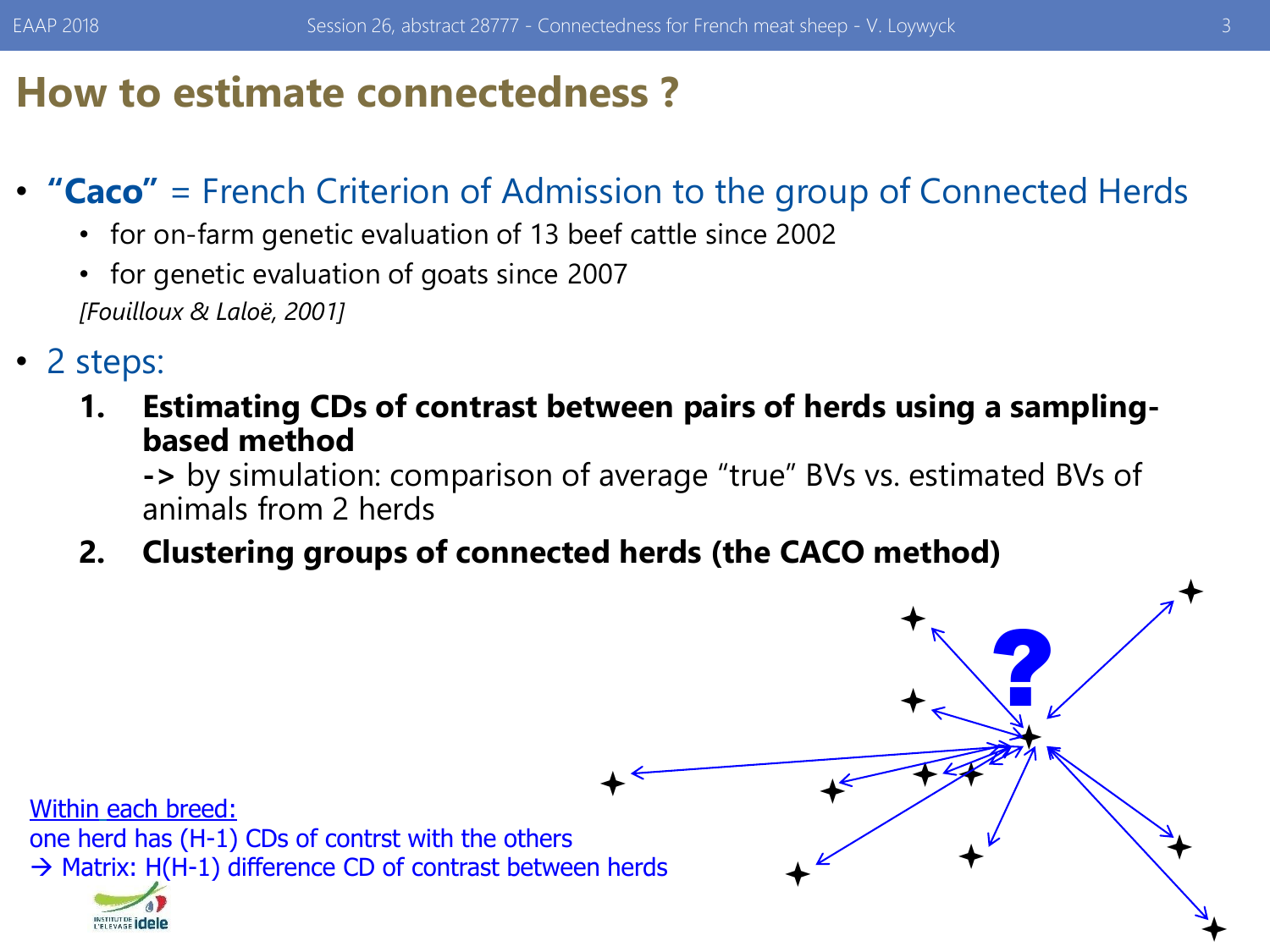### **Guidelines of the CACO method**



### **STEPS 1- Cluster of the 2 herds with the highest CD of contrast** ➔ **cluster of 2 members 2- including the less distant(1) herd from the cluster** ➔ **cluster of 3**

### **members 3- including the less distant(1) herd**

**from the cluster** ➔**cluster of 4 members**

**…**

**(1)The highest distance between that herd and each member of the cluster is the lowest =lowest CD of contrast is the highest**



**The lowest CD of the included herd**  $=$  **CACO**  $\in$  [0 ; 1] **= Quantitative criteria**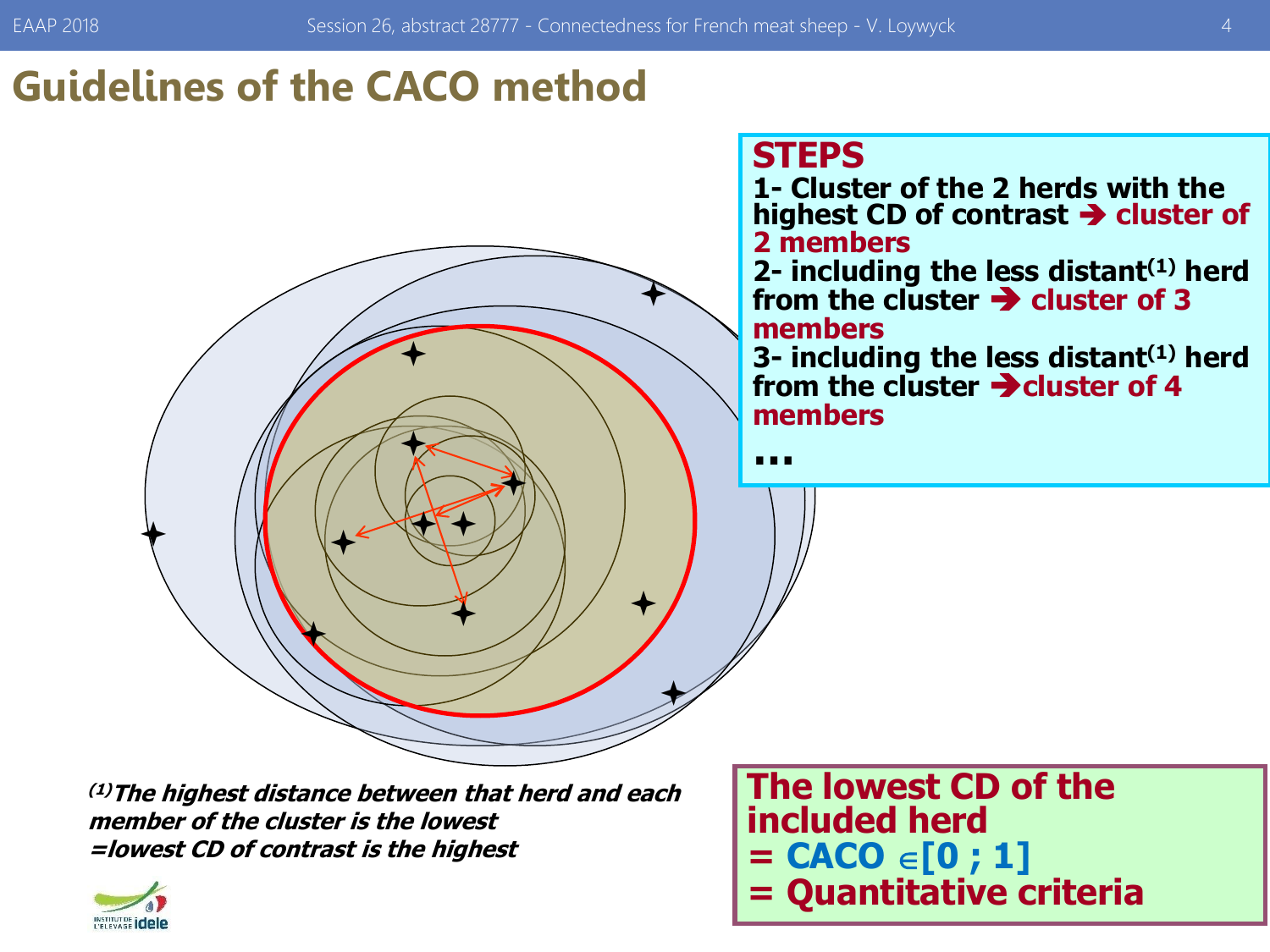- ❖ Dataset = litter size at first lambing recorded during one of the last 5 campaigns [reference= 2018 campaign / 1200 herds]
	- $\rightarrow$ Identify current ewes in the herds (average annual renewal rate  $\approx$  20%)
- ❖Missing sires replaced by one dummy sire in each herd per campaign
- ❖ Genetic model:
	- sire model (h²=0,10) *-> pedigree link between herds*
	- with the following fixed effects:
		- ✓ Heard-year-season
		- $\checkmark$  Birth season of the ewe
		- $\checkmark$  Age at lambing
		- $\checkmark$  Reproduction method

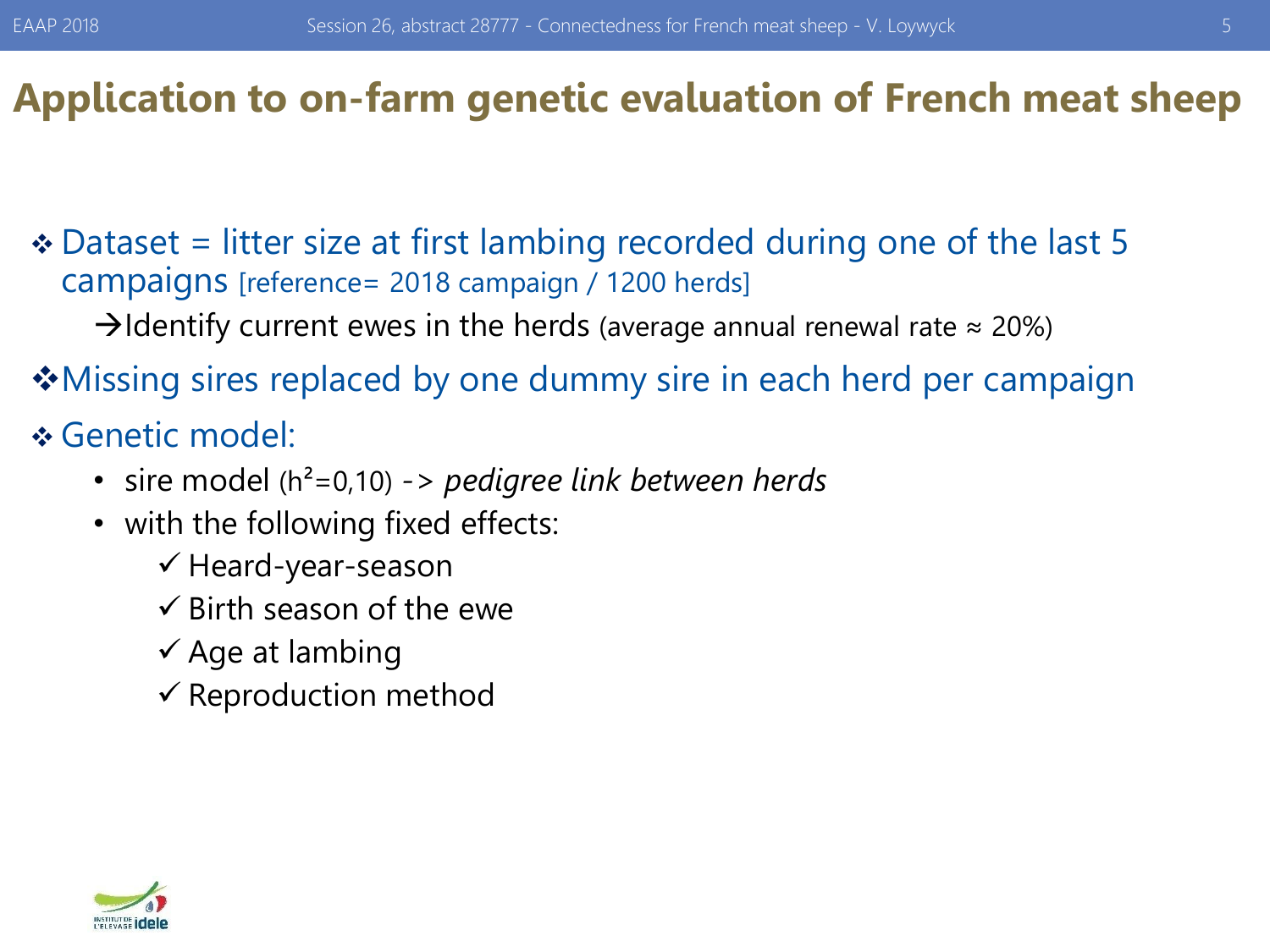#### **Texel Est à Laine Ile-de-Mérinos France Rouge de Berrichon du Cher l'Ouest Charollais Vendéen Suffolk Rava Charmoise Noire du Velay Bizet Limousine Grivette Blanche Massif Central Lacaune(s) Préalpes du Sud Causses du Lot Mérinos Romane d'Arles Tarasconnaise** 開き日 60 mi **B Cardel Dates**

### ❖ in 22 meat sheep breeds

### ➢ 8 Specialized meat breeds

- **Average paternity rate: 92%** *[85%-99%]*
- **Average AI rate: 26%** *[3%-50%]*

### ➢ 14 Hardy breeds

- **Average paternity rate: 54%** *[24%-91%]*
- **Average AI rate: 24%** *[0%-86%]*

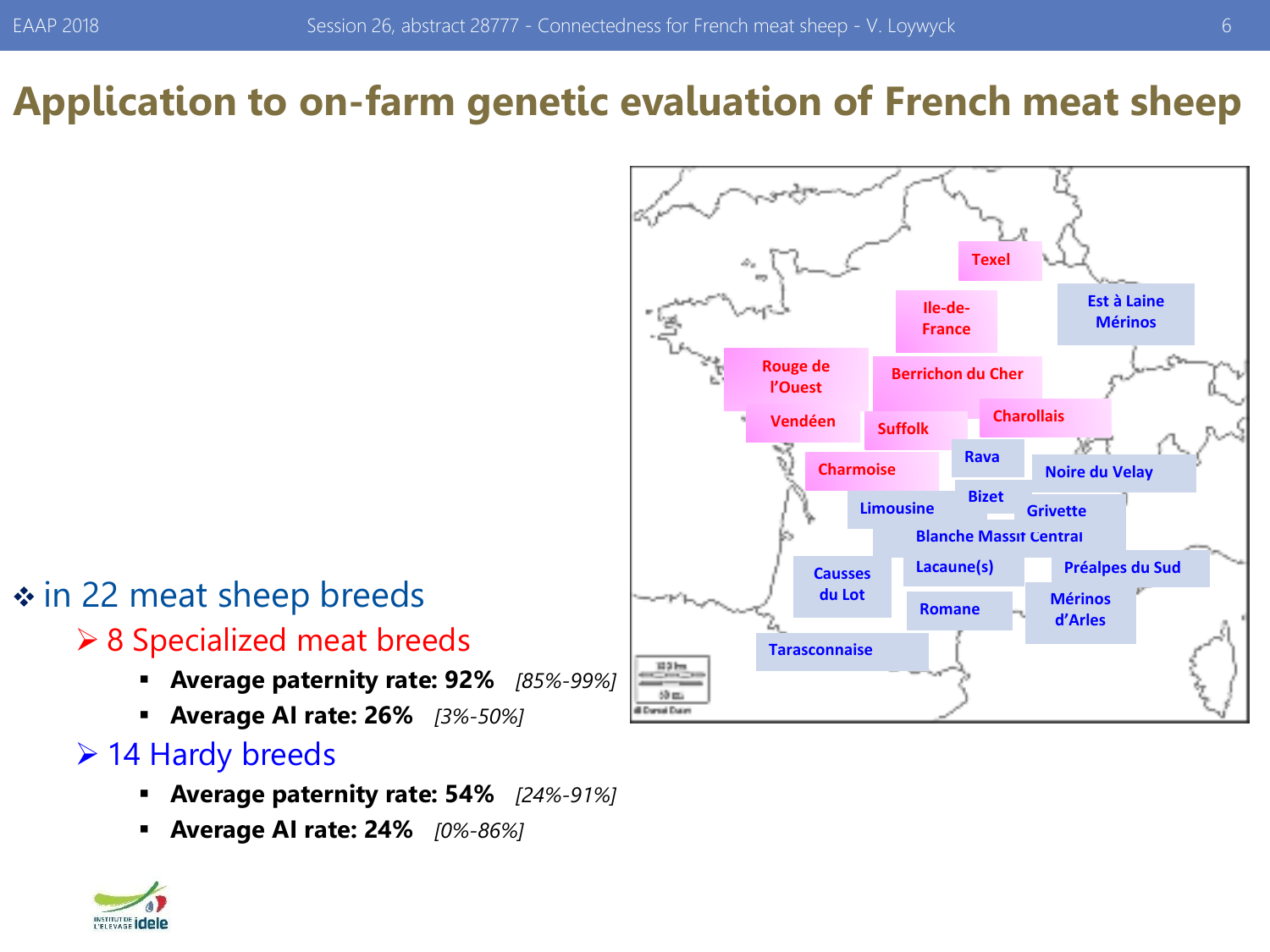

### Average CACO = 0.10 *± 0.14*

[over the 22 breeds]

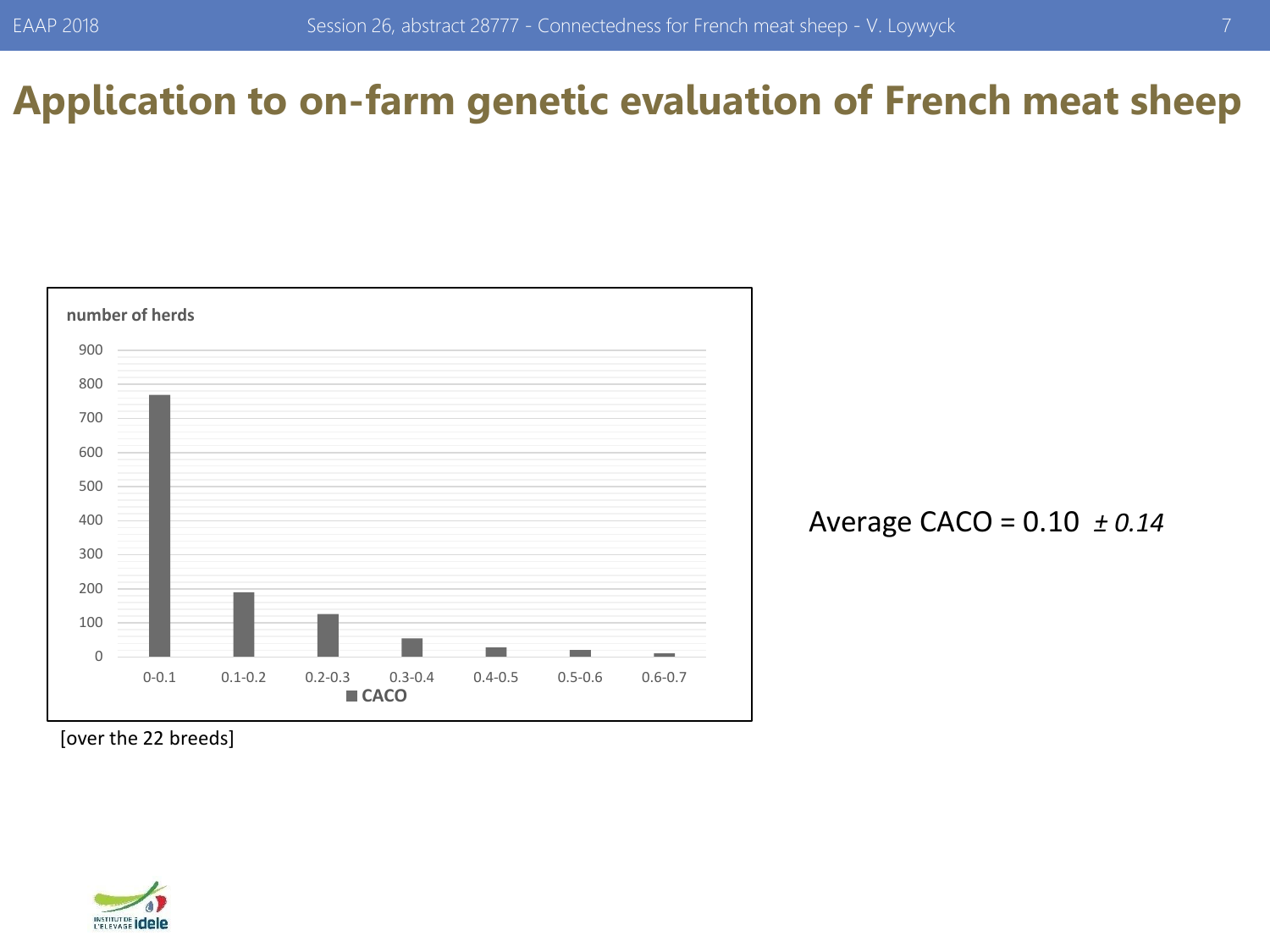

[over the 22 breeds]

 $\rightarrow$  CACO was strongly related to the AI rate

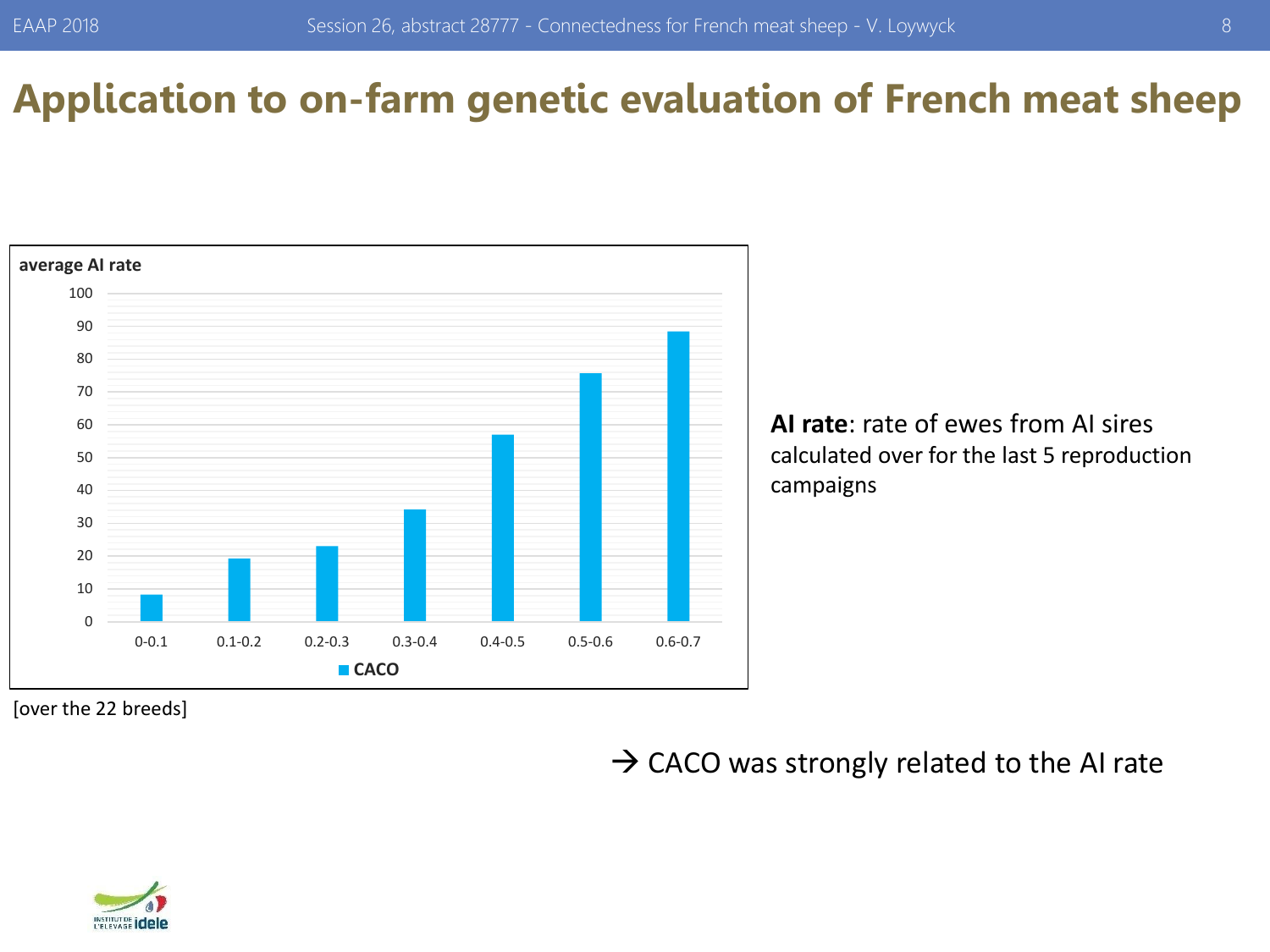

[e.g. Blanche du Massif Central breed]

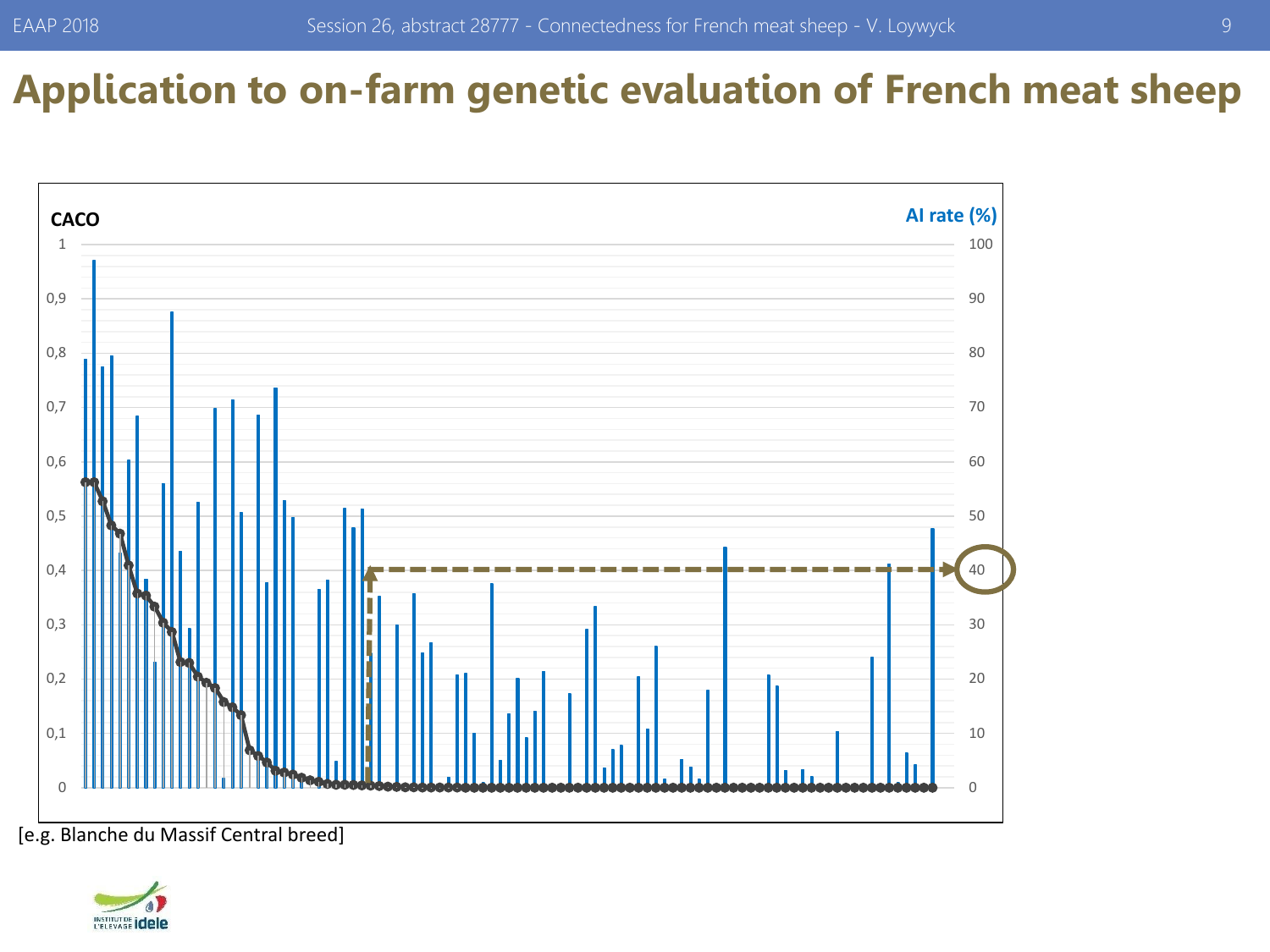

[e.g. Blanche du Massif Central breed]



 $\rightarrow$  CACO was very sensitive to the percentage of missing sires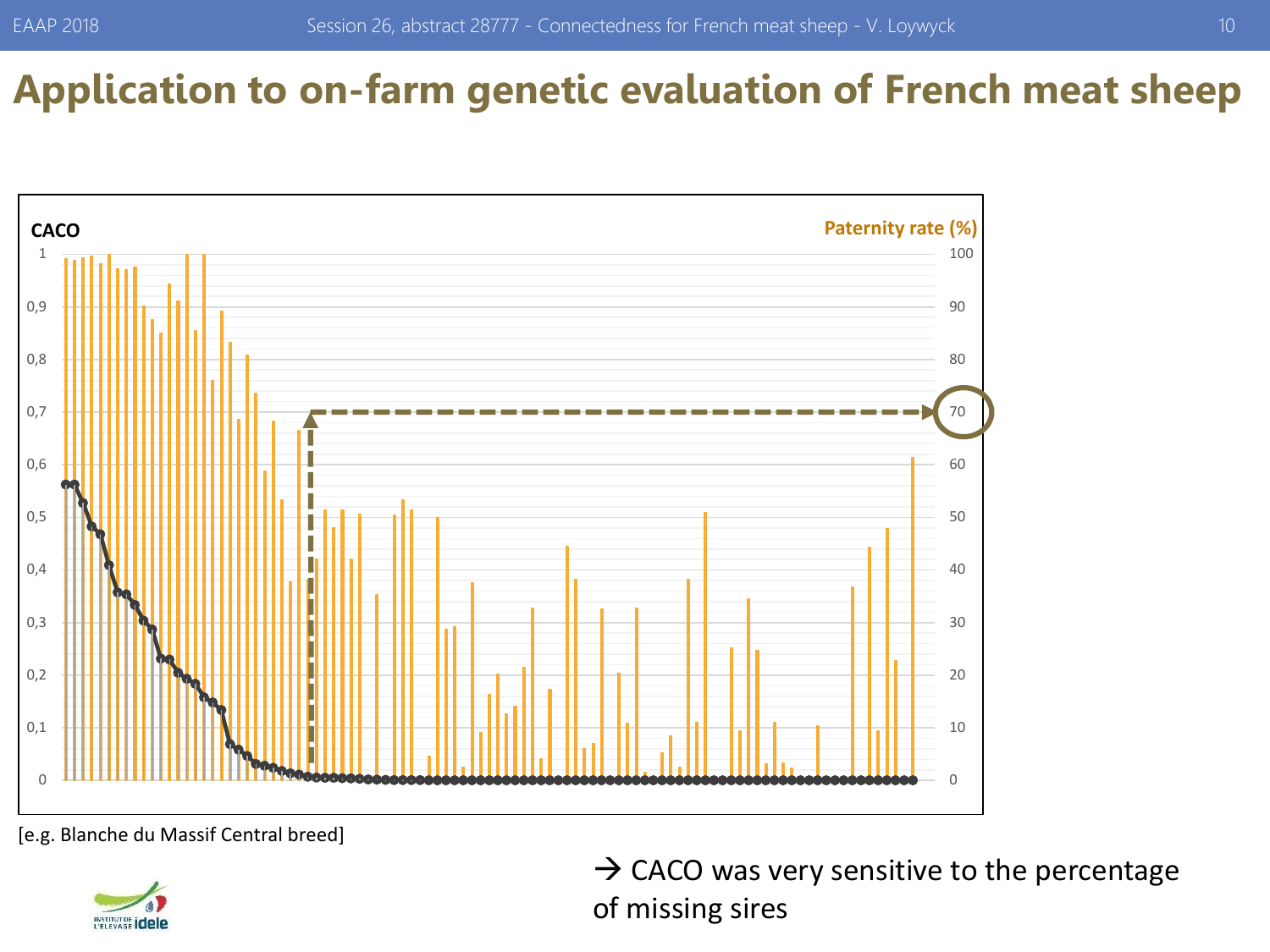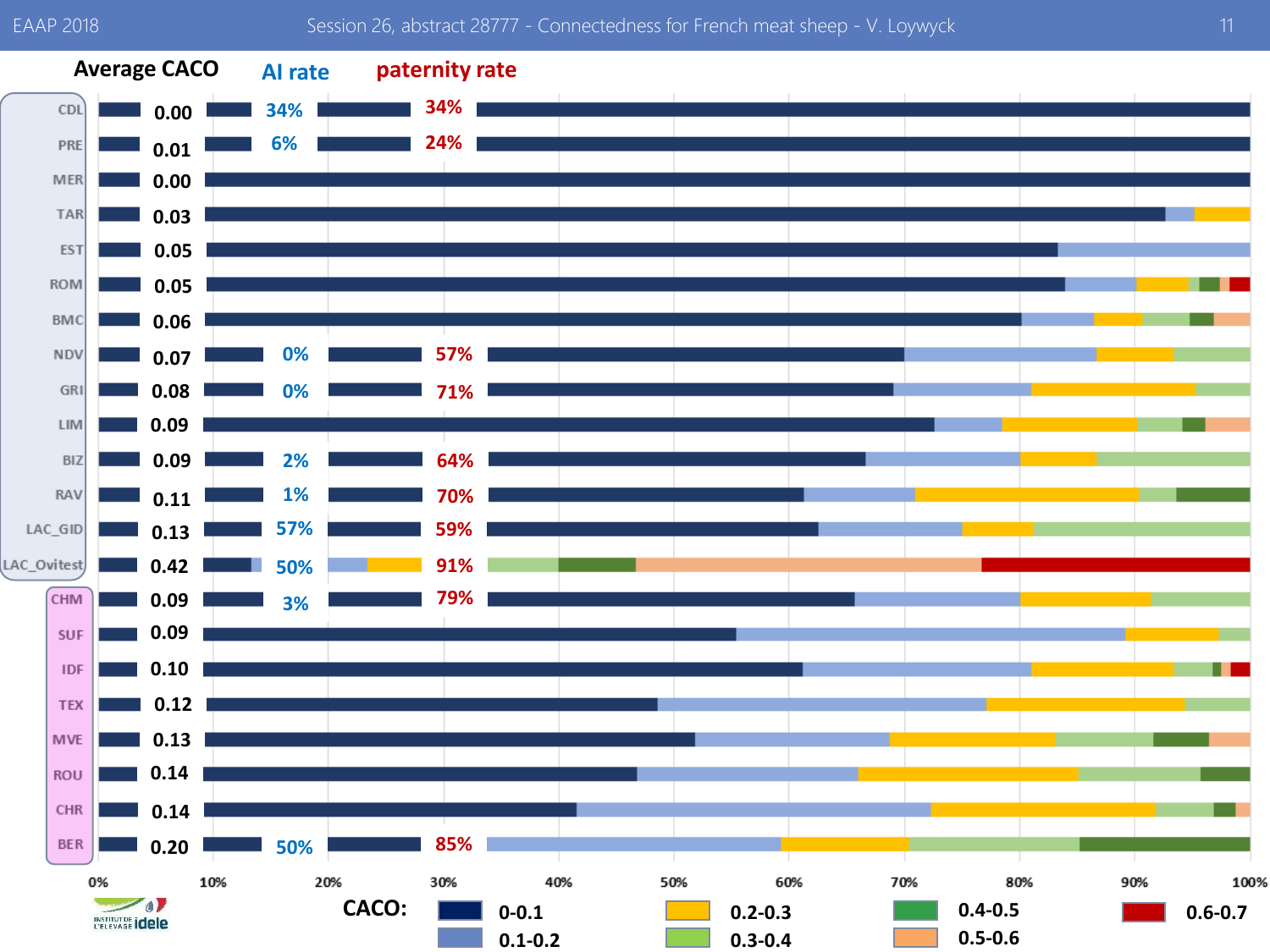# **Criteria of connectedness for French meat sheep herds**

Consensus thresholds to define the connected status of a herd

- $\triangleright$  In order to not discourage breeders
- $\triangleright$  To enhance the use of artificial insemination



 $\rightarrow$  Officialy indicated on the certificate of pure-bred breeding animals from July 2018 on